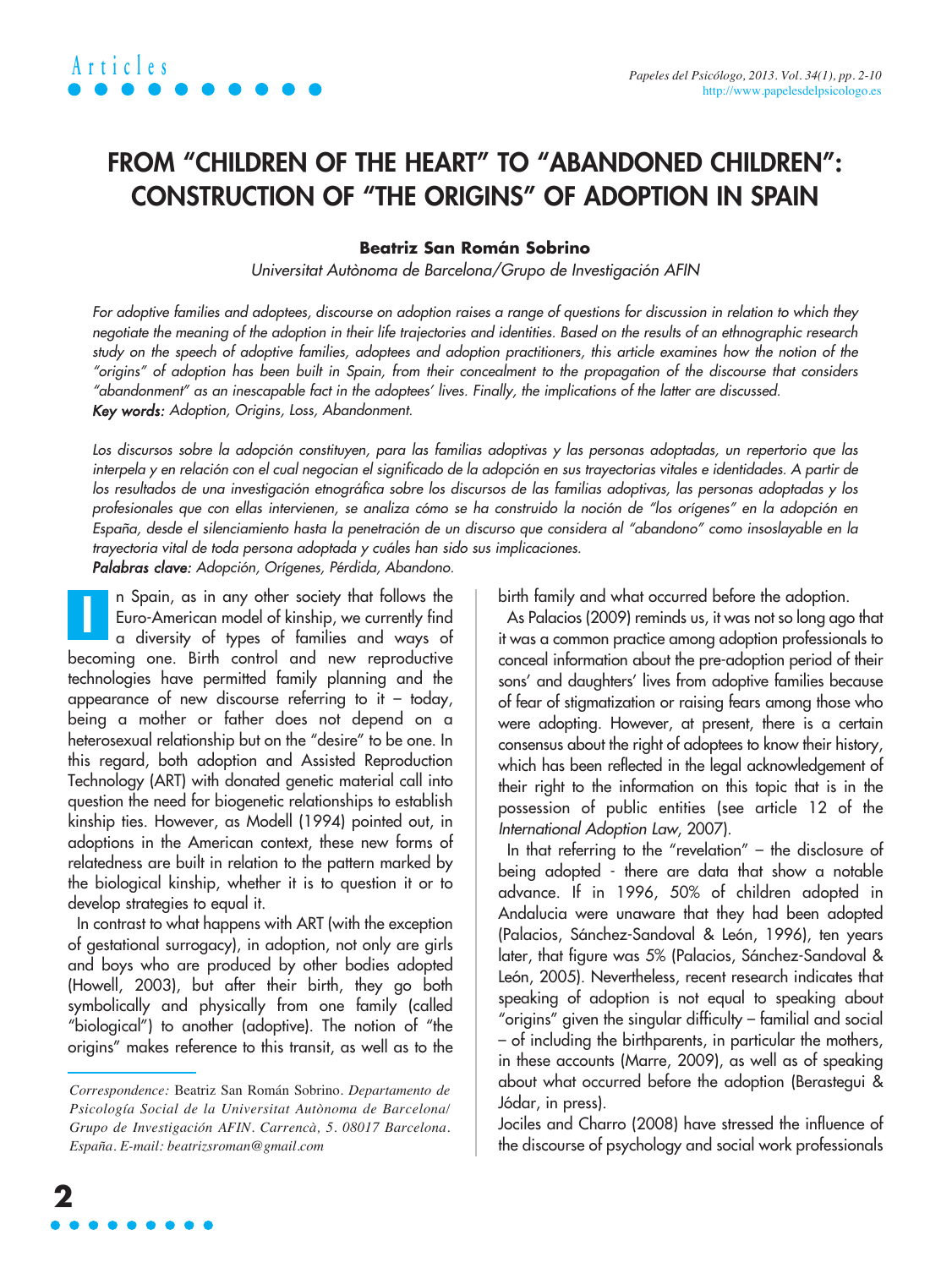responsible for the training and assessment of those who wish to adopt transnationally in the construction of the parental roles of the adoptive families. This discourse insists on differentiating biological parenthood from adoptive parenthood, indicating, among other aspects, that future mothers and fathers must "value and respect the minor's origins and facilitate the development of a feeling of pride in his/her origins and identity" (2008, p. 118). However, in not specifying what is understood for "origins", what aspects of these must be disclosed or what the reasons are for feeling pride in them, "origins" becomes a category empty of content that, in the case of transnational adoptions, tends to be interpreted as the culture (of the native country) that the boys and girls bring with them, even when they have arrived in Spain at very early ages, that is, in an almost genetically or biologically manner (Marre, 2007).

The discursive psychology followed in this article and the research that supports it has pointed out the essential role of discourse – understanding this for a system of statements which constructs an object (Parker, 1992) – in the constitution of social subjects – subjectivities and their associated identities – and in the establishment and stabilization of power relationships on the part of dominating groups. "Descriptions and stories construct the world, or, at least, versions of the world" (Potter, 1998, p. 130) which compete between them to construct the truth, in relation to which people negotiate their identities (Hall, 2008). For the adoptive mothers and fathers and their sons and daughters, the discourse about families extended or formed through adoption constitutes a repertoire that challenges them, and in relation to it they negotiate the meaning of adoption in their biographies and in their identities.

The aim of this article is to analyze hegemonic discourses – in terms of their acceptance and reproduction on the part of adoptive families and adoptees – on the transition from one family to another in adoption in Spain and its evolution, from the initial silence to the concept of it being like a "loss" or an "abandonment" with inevitable emotional consequences for the adoptees. This last concept, unlike the hegemonic precedent based on the idea of the adopted child as a clean slate (Howell & Marre, 2006), understands that adoption is not a turning point in the vital trajectories of the adoptees, because the "consequences of abandonment" continue to be present in their lives and affect their personalities and their relationships with others and with the world.

Although they are attributed to being natural consequences of not being able to grow up in the bosom of a birth family, "loss" and "abandonment" are psychosocial and socio-cultural constructions. There is no place here for an exhaustive exposition of examples in this regard (see Bowie, 2004; Carroll, 1970; Marre, 2010), although it is worth mentioning that in many cultures it is not biological relationships that establish kinship; thus, the fact that bearing and raising do not coincide in the same people does not represent a stigma or disgrace for them, but in many cases, the opposite. Although it does not eliminate the discomfort derived from possible "losses" sustained through adoption in our culture, it is a substantiation that suggests the need to reflect on how to discursively construct the transition from one family to another and the possible "losses" derived therein.

This article is based on data gathered during a four year period of participant observation in the Spanish group of adoptive families (ten years if it is taken into account that for six years previous to the beginning of this study, the author actively participated in the adoptive family group and in the associative movement that emerged from it, and gathered information for the elaboration of two books related to adoption), on the participation in thirtytwo conferences and workshops for families and professionals on the social and familial integration of adoptees, on texts written by psychologists specialized in adoption and on ten in-depth interviews with adoptees and four with professionals and practitioners having a psychological base in the area of post-adoption and/or child protection in general.

My condition as an adoptive mother and active member of the associative movement of adoptive families in which I have had personal and virtual relationships for more than a decade facilitated my work in the field, my permanence in it, as well as access to certain information. However, it has also required the constant exercise of reflexivity with special attention to balancing notions of empathy and estrangement to prevent my experience and ideas from conditioning the gathering and interpretation of data. The critical rereading of the diary and texts about adoption that I wrote during the pre-adoption period and the first years of adoptive maternity, as well as the discussion of preliminary research results in formal and informal meetings with other researchers, with members of the adoptive community and with psychology professionals in the area of adoption, have been of exceptional utility. Belonging to and working in a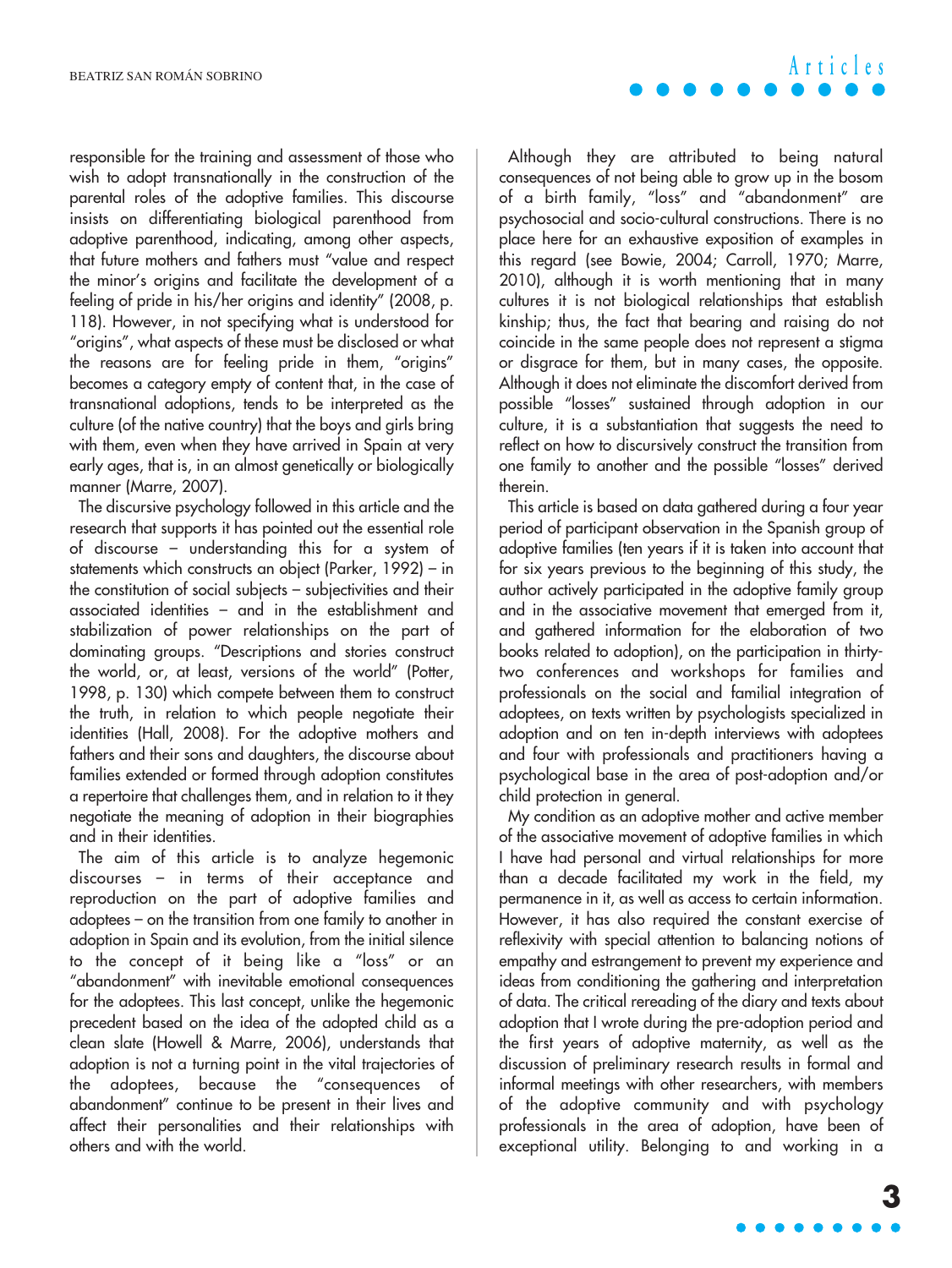multidisciplinary team was fundamental in orienting and reorienting the analysis based on the critical comments and contributions of its members.

#### **From the taboo of adoption to "children of the heart" (2000 – 2008)**

" (…) they have parents that conceived them in their hearts and not in their wombs (...) they are our children of the heart".

> From the webpage of the Adopchina Association (http://www.adopchina.org/quienes.html)

In Spain, until the end of the twentieth century, adoption was the last opportunity for those who could not procreate (Berástegui, 2010a), a shameful fact that converted it into a taboo surrounded by concealment and secrecy (García Villaluenga & Linacero de la Fuente, 2006). However, the development of transnational adoption and the greater visibility of adoption led to substantial changes in the way adoption was addressed.

The appearance, a little more than a decade ago, of the first associations of the self-proclaimed "adopter families" and the numerous Internet forums where they met to share information and experiences and organize periodic meetings were clear symptoms of the change in tendency (for an analysis of the birth of the associative movement of adoptive families see Marre, 2004). The decision to adopt and the adoption process went from being an intimate matter to becoming a shared experience. Internet, with its possibility of contacting other people immersed in the same type of process while maintaining anonymity, was initially used as an information source about the processes and their proceedings, but soon became a place to share experiences, doubts and feelings as well as obtain advice and opinions.

The parallelisms between biological parenthood and adultcentrism in the accounts are the most notable characteristics of the discourses in this stage. The process and "the wait" (the time that elapses between the attainment of the suitability certificate - with which the administration declares the requesting families "apt" and authorizes them to continue the process – and the completion of the adoption) were perceived as a long road hampered by bureaucratic obstacles that prevented adoptive parents from being with their future sons or daughters. Howell and Marre (2006) analyzed the parallelisms between adoption processes and "natural" procreation, the result being that the "pregnancy" stage was initiated when the future adoptive mothers and fathers were approved by the Administration, while the "birth" was produced with the assignment of a specific girl or boy and was completed at the moment these were united with their adoptive families. In adopters' narrations, biological maternity and paternity are the constant, ineludible reference and model, manifest in the use of metaphors and comparisons that link both processes. Thus, for example, an adoptive mother who has just received the first photo of her future child described her emotion on an internet mailing list writing "this is like seeing the first ultrasound"; another, in a message in which she answered a woman who finally had a travel date to go and bring back her child jokingly commented, "you've got the face of a woman in labor!". Referring to the adoption process, expressions like "bureaucratic pregnancy" or "elephant pregnancy" (for its duration) were frequently used.

In these discourses, the children were present as an objective, the final goal at the end of the road. As indicated by Howell (2006), in these families and in the media, discourses centered on the project – adult – parenthood. The children appeared as the "most desired children" (Cernuda & Sáenz-Diez, 1999), who arrived in the family after a tortuous bureaucratic road that took into account the family's effort, and consequently, the magnitude of their desire.

What happened before the adoption was eclipsed by the necessity of raising the value of adoptive parentage, capable of constructing ties equal to biological ones. "Adopting is not a work of charity nor an act of solidarity, adopting is wanting to be a father, wanting to be a mother, without caring about the origin of this child" (original citation in Catalan), wrote Mercedes Vilaseca (2008), president of FADA (Federation of Adoption Associations). For the professionals responsible for the selection and training of adopters, the "desire to be parents" was also an adequate and correct motivation for initiating the adoption process compared with others considered to be incorrect or insufficient (Jociles & Charro, 2008). On Internet forums about adoption, people who began the process were advised to answer psychosocial interview questions about motivation for adoption in this sense, as, according to what was being said, any answer that did not refer to the desire to "be parents" could be a cause for the rejection of the suitability certificate.

As a consequence, the expression "children of the heart", probably that which best represented the magnitude of desire and served as a title to one of the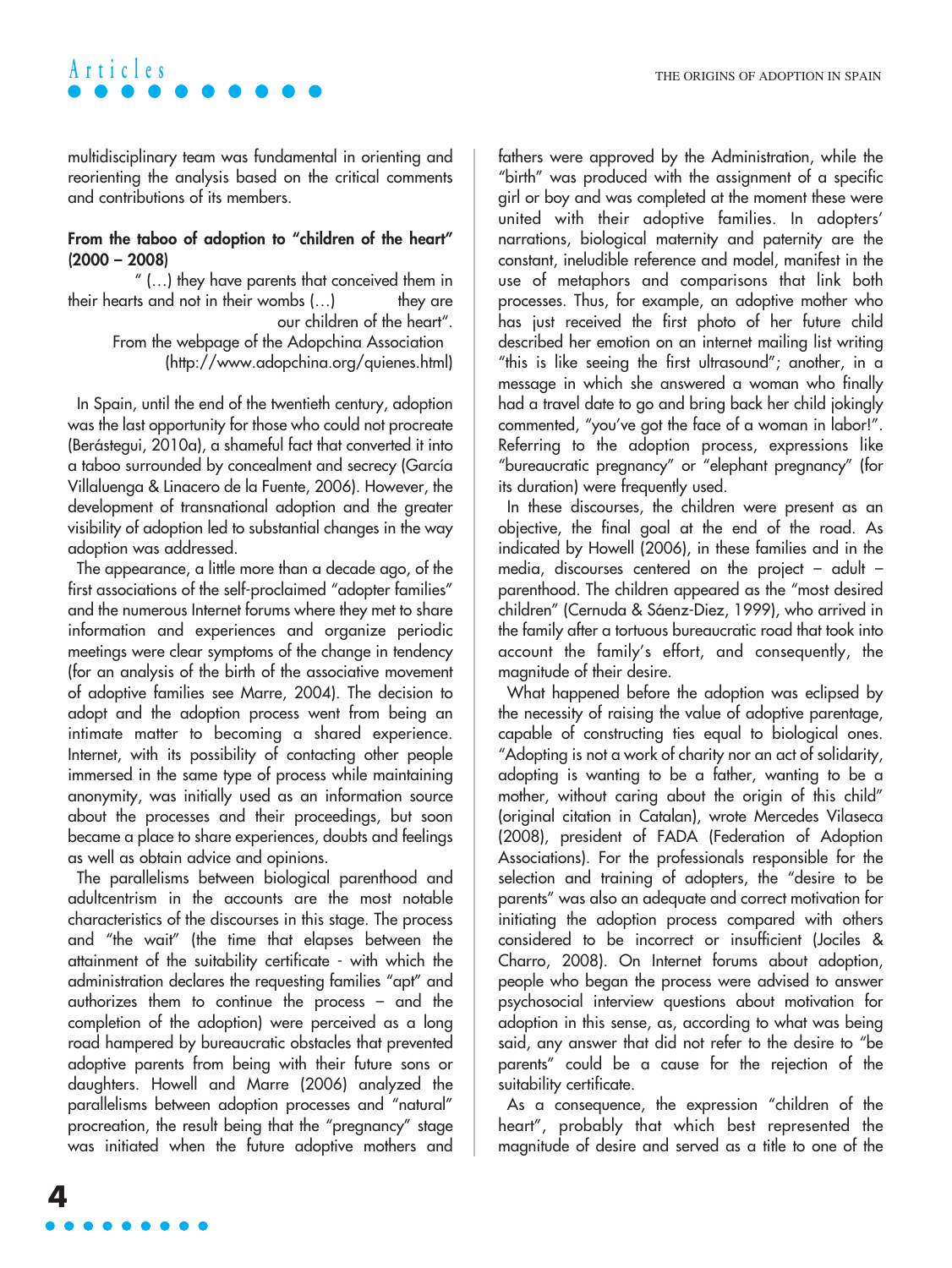bestsellers about this topic (the book by Javier Angulo and José A. Reguilón, whose first edition was published in 2001), became commonplace. It appeared profusely in the accounts of adoptive families – "I tell my daughter that she didn't grow in my womb, but a little higher, in my heart", explained an adoptive mother – and also in numerous articles and reports in the media, such as the eight-episode documentary series Children of the Heart produced by TVE and shown for the first time on 12 November, 2006.

#### **From "children of the heart" to "abandoned" children (2008 - …)**

"An adopted child is an abandoned child". From the blog by Javier Múgica, psychologist and family therapist (http://javiermugicaadoptia.blogspot.com/2012/01/e l.nino-adoptado-es-un-nino-abandonado.html)

While the discourses analyzed previously have not disappeared and continue to be frequent among those who initiate the first steps in adoption, in the past few years, changes in the way people who have adopted speak of adoption have been noticed.

A first factor that has contributed to the change is the challenges posed by the familial and social inclusion of children arriving in Spain at early ages at a time when transnational adoptions were at a maximum. This hypothesis is consistent with studies on the evolution of adopted boys and girls, such as those mentioned in the meta-analyses conducted by Wierzbicki (1993) and Brodzinsky (1993), who pointed out that adaptive problems in this group emerge more clearly in the second part of childhood (school age) and in adolescence. While adoption has proved to be an intervention with positive consequences for the development of children, especially when they are compared to those who were not adopted and who spent their infancy in institutions (Juffer/Van IJzendoorn, 2005), part of the adopted children present adaptive and relational difficulties (Albrines et al., 2012; Barcons et al. 2011, 2012). Although a good portion of families are delighted with their children's progress during the first part of childhood, at the start of compulsory schooling and preadolescence and adolescence, accounts about problems at school and externalizing disturbances increase substantially, along with the hypothesis on the effects – negative – of experiences previous to the adoption on cognitive and psychological structures.

A second factor that has contributed to the change in discourses about adoption is the appearance of new actors on the post-adoptive scene: adopted adults and their associations and post-adoption professionals, producers of "new" explanations on the meaning of "being adopted". The adjective "new" is in quotation marks here because, as will be clarified later, it is based on ideas promulgated in The United States, the first country in the world in number of adoptions since the beginning of the 90s. On the other hand, in France, one of the European countries with a more sustained adoption tradition and where simple adoption has survived (that which does not require a break with the birth family, but that adds the adoptive family to this first parentage), these types of discourses are unusual in the bibliography although there has been a certain amount of penetration through the translation of Verrier's work (2004).

The conference "Post-Adoption: various outlooks for the future" organized by the association of adoptive families Anichi and the state federation CORA (Coordinator of Associations in Defense of Adoption and Fostering) was celebrated in Donostia in April of 2008, where the vicepresident of the French association La Voix des Adoptés participated as a speaker. Her testimony had a great impact on those present (mostly adoptive Basque families and representatives of adopter associations from different parts of Spain), who even months later continued to comment on how their view of adoption had been changed. This person, adopted a few days after birth, explained that her infancy had been normal, happy, except for a few difficult to diagnose health problems for which she could not find an answer until adulthood when she discovered that her personal problems were due to what she called "the primal wound of abandonment". For a good part of her intervention, she held the French translation of The Primal Wound by Nancy Verrier in her hands (which would be translated and published in Spain in 2010 with the name The adopted child: understanding the primal wound). According to what she said, that book had changed her life and allowed her to "understand why I am like I am and why I feel like I feel".

First published in English in 1993, Verrier's book is part of an American bibliography from the beginning of the 90s that showed that together with the impact of privations and deficiencies in the pre-adoptive period, the transition from one family to another produced psychological repercussions that the adoption must repair. Already in 1990, in the introduction chapter to the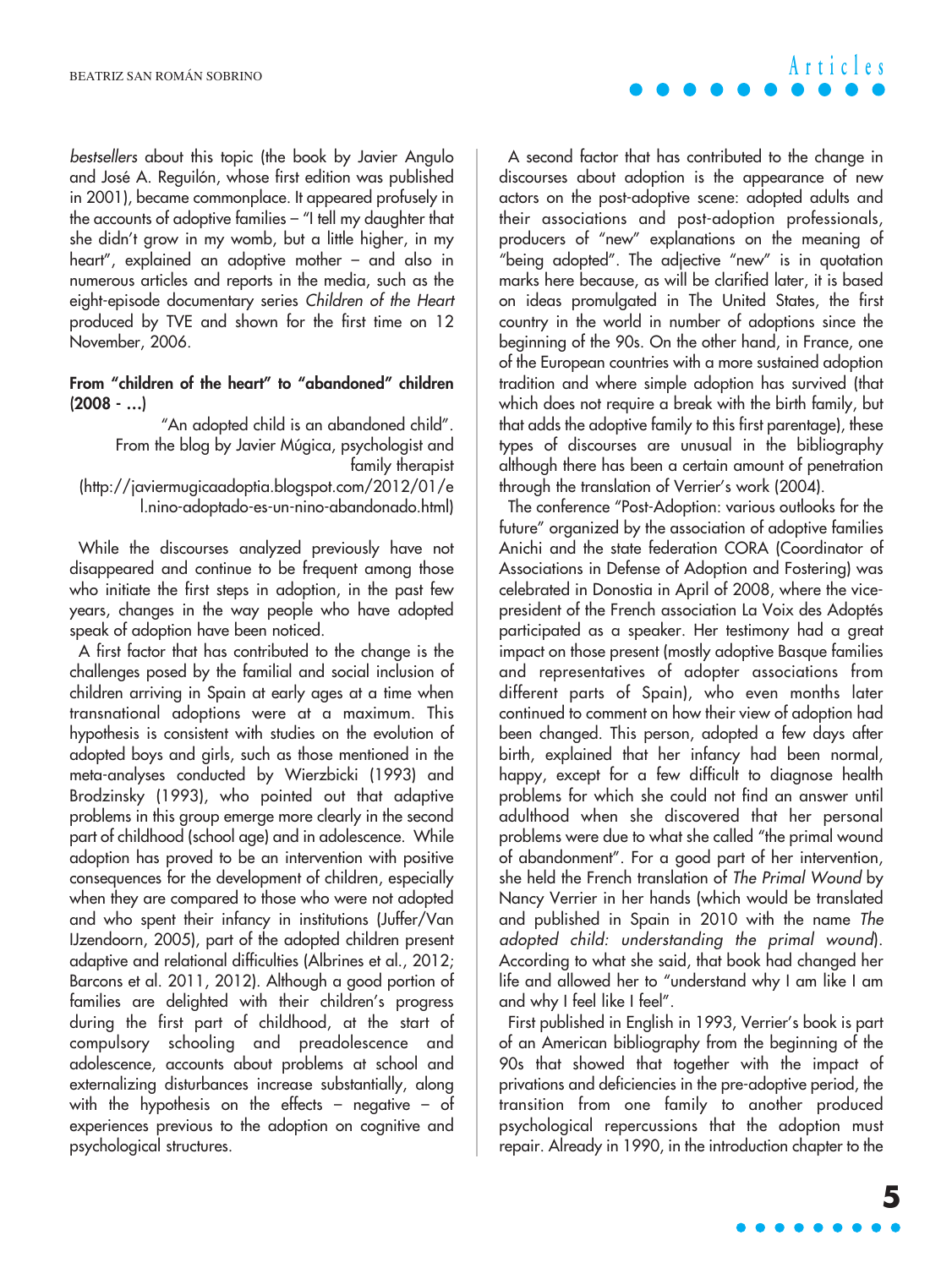book The Psychology of Adoption, comprised of diverse works derived from research and clinical practice, Brodzinsky had indicated that "in the past few years, adoption specialists have recognized the role that loss plays on psychological adjustment, including in those children who had been placed in a home very early in life" (1990, p.7).

Three years later, based on her experience as an adoptive mother and after writing a master's thesis in clinical psychology for which she interviewed adoptees, Verrier appealed to the "primal wound of abandonment" to argue - with references to neuroscience, attachment theory and "pre- and perinatal psychology" (Verrier, 2010, p. 26) - that the rupture of the bond created during pregnancy "dramatically" affects the brain structures of adoptees even when they are adopted immediately after birth. Seven years later, Soll (2000), psychotherapist, adoptee and director and cofounder of Adoption Crossroads, an international organization that comprises more than 470 adoption agencies, mental health institutions and adoption search and support groups, adheres to this idea adding that the "revelation", generally produced during infancy, means a second trauma usually followed by a third at around six to eight years of age when the adoptees' feelings of frustration, rage, anxiety and grief are met with messages in their social environment that urge them to repress them. In his opinion, not recognizing these feelings produces a "psychological death" (Soll, 2000, p. 27) in them because of repressing or distrusting their own feelings.

Other North American authors who write about adoption from professional practice or research speak of the "feeling of loss" (Brodzinsky, Schechter & Henig, 1993; Courtney, 2000; Groza & Rosenberg, 2001; Melina, 1998; Schooler, 2001) to refer to the consequences of separation from the birth family, which implies a less deterministic view. They do not use the term "abandonment" but "feeling/s (or sense) of abandonment". The "abandonment", then, is not presented as a fact in itself in whose genesis the adoptee has had no part, but as a feeling – Keeling – or a sense – which is a "consequence of the loss" (Schooler, 2001, p. 57) of the mother following birth, or in the case of those who were adopted at a later age, of "all that is familiar to them, of the family, the culture, the community" (Graza & Rosenberg, 2001, p. 10).

In Spain, the so-called boom in transnational adoption, which was at its peak in 2004, led to an increasing number of professionals who work with adoptees and their families. At the same time, there was a growing literary production about adoption in great part written by those professionals, in which what Berastegui (2010b, p. 115) defines as "the breakdown of the temporal sequence in the establishment of ties" appears frequently constructed as "abandonment" (Miravent & Ricart, 2010; Múgica, 2006 and 2010; Sagarna, 2010; Vilaginés, 2007). It is pointed out that "the child has suffered the rejection of those who conceived him/her" in a real way (Miravent & Ricart, 2010, p. 307), that his/her history is marked by an abandonment (Sagarna, 2010) and that, therefore, the communication of "the origins" "is not merely a fact or an innocent piece of information [as it implies] an authentic and complicated reconciliation with the protagonists and motives for the abandonment that was experienced" (Múgica, 2006, p. 161).

From that first presentation given by its vice-president in Donostia in 2008 and for the following two years, the Spanish associations of adopters invited La Voix des Adoptés association to give conferences in different places in Spain – among those, Vigo, Segovia, Valladolid, Zaragoza and Pamplona. If during these first years these entities had been fundamentally dedicated to informing and orienting families in adoption processes ("the paperwork"), they gradually allocated more resources to activities, workshops and conferences about adoptive parenthood, conducted by psychology professionals from public and private post-adoption services and members of the Spanish association The Voice of Adoptees (La Voz de los Adoptados) founded at the beginning of 2009 and which, contrary to its French namesake, was fundamentally comprised of people who had come to their adopted families through national adoption. From the beginning, the members of the Board of Directors of this association assumed the discourse of "abandonment" in conferences that they imparted. In October of 2009, coinciding in Gijón with its president and vice-president in the convention entitled Attention to infancy in times of crisis, when I asked them what their presentation was about, the answer was emphatic: "About abandonment, abandonment and abandonment".

The association of adoptive families also incorporated the "abandonment discourse", along with the claim of their role as "therapeutic families" (Azcona, 2009; Eguzkika cited by San Román, 2008; Nuñez, n.d.) and the need for professionalized post-adoptive support services.

However, those who were adopted do not always perceive themselves – or construct – as "abandoned". On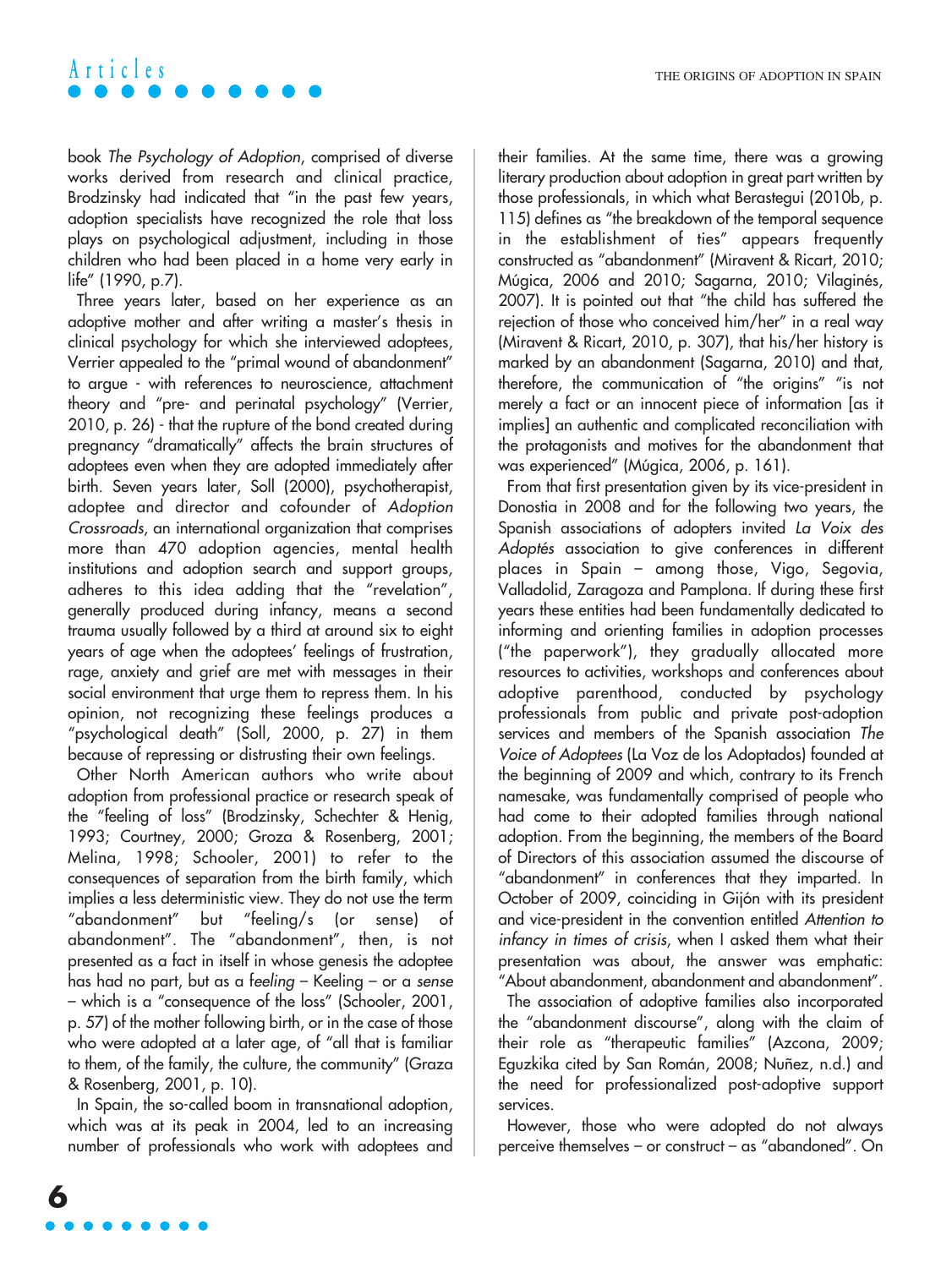Facebook, where there is extensive interaction among adoptees – many of whom are in the process of searching for their "origins" —, there was some discussion about this question. While some considered the abandonment as an ineluctable fact in their biography, others indicated that what they felt was more like a compelling curiosity to acquire information about their birth families, in a similar way to that described by Carsten (2000a) in his work with Scottish adoptees, who had been reunited with their biological families

In Spain, the dissemination of the "abandonment discourse" coincided in time with the "discovery" that a good number of the children proceeding from transnational adoption were not orphans as had been believed. The Spanish version of the article by E. Graff (2009) "Children of the lie" (Hijos de la mentira) – "The lie we love" in the English version – caused a great commotion on Internet adoption forums. As opposed to the widely spread idea that there was a "global orphan crisis" in poor countries where adoption was the last chance of living in a family, the author brought to light not only the existence of birth mothers (and fathers), but also the fact that many of them had been forced to give up their children.

The idea that "every adopted child is an abandoned child" conveyed by the "primal wound" has gained ground until becoming almost hegemonic – in the gramscian sense of the word. An example of this was the 1st Conference on Adoption and Fostering in The Canary Islands in April of 2010, in which professional speakers from different areas related to adoption, adoptees and adoptive families and foster parents participated. From the first three on, practically all of the speakers congratulated those who had preceded them on speaking about the "abandonment inherent in all adoptions". A few months later, the Parliament of Navarre, at the insistence of adoptive family associations and adoptees, passed an amendment to Foral Law 15/2005 on the promotion, attention and protection of infancy and adolescence for which the status of "abandonment victims" was recognized. Although not having any practical consequences, this recognition was one more proof of the quick penetration of the "abandonment discourse" as a solution to the issue about "origins".

#### **FINAL CONSIDERATIONS: IMPLICATIONS OF THE ABANDONMENT DISCOURSE**

As opposed to the silence about what had happened before the adoption, which characterized the accounts of adoptive families until very recently, the notion of "abandonment" means, at the very least, the recognition of the pre-adoptive period in the vital trajectories of adoptees. Life stories and interviews of adults who were adopted in their infancy confirm that the way in which "the origins" have been treated (or sidestepped) in family stories is usually a source of concern and unease. On the one hand, the scarce or non-information about the reasons that led to separation from the birth family is frequently experienced with anguish; on the other, many adoptees confirm having felt great pressure from their family and social circle who demanded a feeling of gratitude toward the adoptive families and the obligation to compensate them for "everything that they have done for you".

In this regard, the "abandonment discourse" becomes liberating both for people who are adopted and their adoptive families. For the first, because it repositions them – or constructs – as defenseless victims and thus, passive, who carry emotional wounds for life for which neither they nor their adoptive families are responsible. For the second, because this permits them to face questions and doubts about the adoption and/or their children's possible problems as something whose genesis is totally foreign to them - as far as inevitable consequences of "their origins" – and before these they can assume the role of rescuers or "therapeutic families".

However, the position in which this discourse places birth families is very different. The use of a transitive verb in its passive form, such as the citation in the last paragraph of the previous section ("an adopted child is an abandoned child"), immediately takes us to an abandoner subject. Parents, particularly mothers – who have traditionally remained "silent, invisible and unknown" (Marre, 2009, p. 99) both in national and transnational adoption, thus take on a prominent role as "perpetrators of abandonment" and, for this reason, the cause of adaptive and emotional problems – "manifestations of the emotional consequences of abandonment (Sagarna, 2010, p. 272) – of adoptees. As a result, a patriarchal conception of maternity is naturalized, according to which pregnancy (even when it was unwanted or when family planning methods to prevent it were unavailable) implies an obligation for the woman to care for and love the baby she will give birth to. The generalized use of the term "abandonment" encompasses, as a conscious and voluntary act of desertion, a variety of casuistries in which women are often the object of symbolic violence (Bourdieu & Passeron, 1979), which leads them first to give birth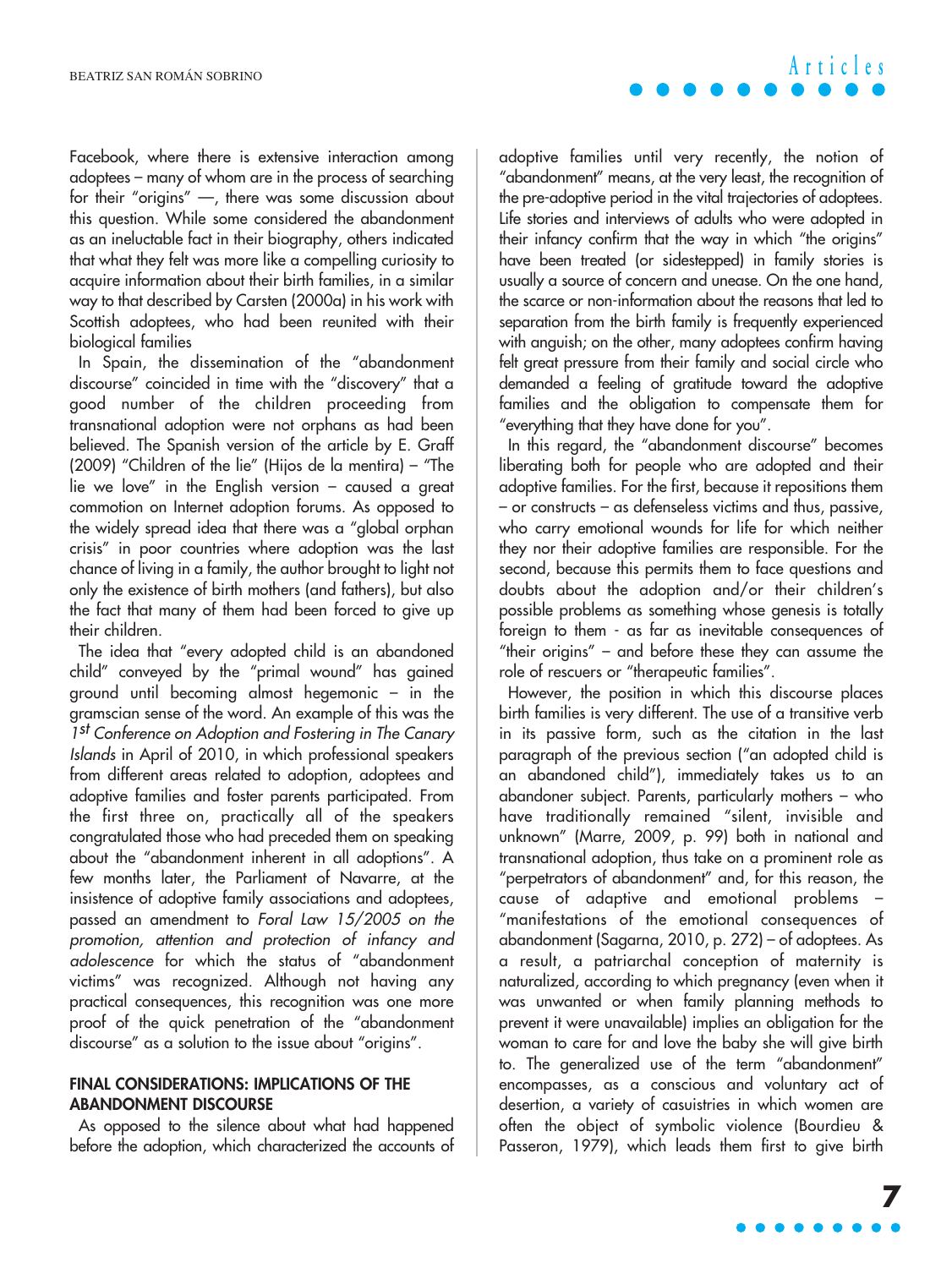regardless of whether or not they have a maternity project, and afterwards to separate themselves from their children. Without going into the diversity of reasons for which children are given in adoption, relinquishing a son or a daughter could also be a way of providing the care they need and that, for whatever reason, the birth family is not in a position to provide. In the case of transnational adoption, today it is known that families of origin are frequently pushed or forced into giving up their descendents for reasons of poverty (Rotabi & Gibbons, 2011; Smolin, 2005). As Leinaweaver (2012) pointed out, by declaring the latter as abandoned, "the act of taking away and exporting the sons and daughters of the poor succeeds in normalizing it as something morally appropriate and beneficial".

From my point of view, the construction of "the origins" as "abandonment" – and the assumption that this causes a psychological impact whose consequences last long after the adoption – falls into what Pérez Álvarez (2011, p. 98) has named the ""brain-centered tendency" that is invading psychology and popular culture. The idea that separation from the mother after birth carries a series of consequences (supposedly imprinted on the brain circuits) elude the crucial role of discursive practices in the configuration of subjectivities – and on the (re)production of power and oppression structures – at the same time as they reduce people's emotional problems and discomfort to simple neurochemical imbalances or defects in brain circuits.

From another perspective, I suggest that, for adoptees, assuming to be the victims of abandonment can induce them into not feeling responsible for those aspects of themselves that they wish were different, weakening their capacity of agency. It is thus revealed in the discourses of the most active members of the association The Voice of Adoptees as well as in two of the interviews with adoptees, who spontaneously mention abandonment as a key not just to their history but to their way of being or their difficulties with interpersonal relationships.

Since the beginning, anthropology, through the description and analysis of other cultures, has demonstrated that kinship as social recognition of a biogenetic relationship is a cultural construction – not natural (Strathern, 1995), and, therefore, contingent. Likewise, non-traditional families and, since the 80s, assisted reproduction technology (ART) question the relationship between blood ties and kinship from inside our own culture (Carsten, 2000b). If instead of defining adoptees as "victims" and of speaking about their experience as "abandonment", they would speak of "separation" (from their first families), perhaps reconciliation with "the origins" would be facilitated, not only on the part of the adoptees, but also the birth mothers – and fathers, whose silencing and stigmatization continues to contribute to the "new" discourse about adoption in Spain. "Separation", as a neutral term to describe an also neutral fact, would allow adoptees to incorporate it as such, that is to say, as a fact in their autobiographies, and to manage the possible discomforts derived from it without the pain of rejection (why was I abandoned?) or the determinism that gives it the capacity to affect their brain circuits.

#### **ACKNOWLEDGEMENTS**

This article was carried out in the context of the I+D project "Domestic and International Adoption: Family, Education and Belonging from Multidisciplinary and Comparative Perspectives" (CSO2009-14763-C03-01 (subprogram SOCI), 2010-2012. Ministry of Economy and Competitiveness

#### **REFERENCES**

- Abrines, N.; Barcons, N.; Marre, D.; Brun, C.; Fornieles, A. & Fumado, V. (2012). ADHD-like symptoms and attachment in internationally adopted children. Attachment & Human Development, 14(4), 405-423.
- Angulo, J., & Reguilón, J. A. (2001). Hijos del corazón [Children of the heart]. Madrid: Temas de Hoy.
- Azcona, I. (2009). Cuando el abandono marca: Niños con muchas necesidades [When abandonment leaves a mark: children with many needs]. Niños de Hoy, 35, 14-22. Barcons, N., Fornieles, A., & Costas, C. (2011). International adoption: Assessment of adaptive and maladaptive behavior of adopted minors in Spain. Spanish Journal of Psychology, 14, 123-132.
- Barcons, N., Abrines, N., Brun, C., Fumadó, C., Marre, D. & Sartini, C. (2012). Social relationships in children from intercountry adoption. Children and Youth Services Review, 34(5), 955–961.
- Berástegui, A. (2010a). Adopción internacional: ¿solidaridad con la infancia o reproducción asistida? [International adoption: Solidarity with infancy or assisted reproduction?] Aloma, Revista de Psicologia, Ciències de l'Educació i de l'Esport, 27, 15-38.
- Berástegui, A. (2010b). Relaciones afectivas familiares: Apego y adopción [Affective familial relationships: Attachment and adoption]. In F. Loizaga (Ed.), Adopción hoy: Nuevos desafíos, nuevas estrategias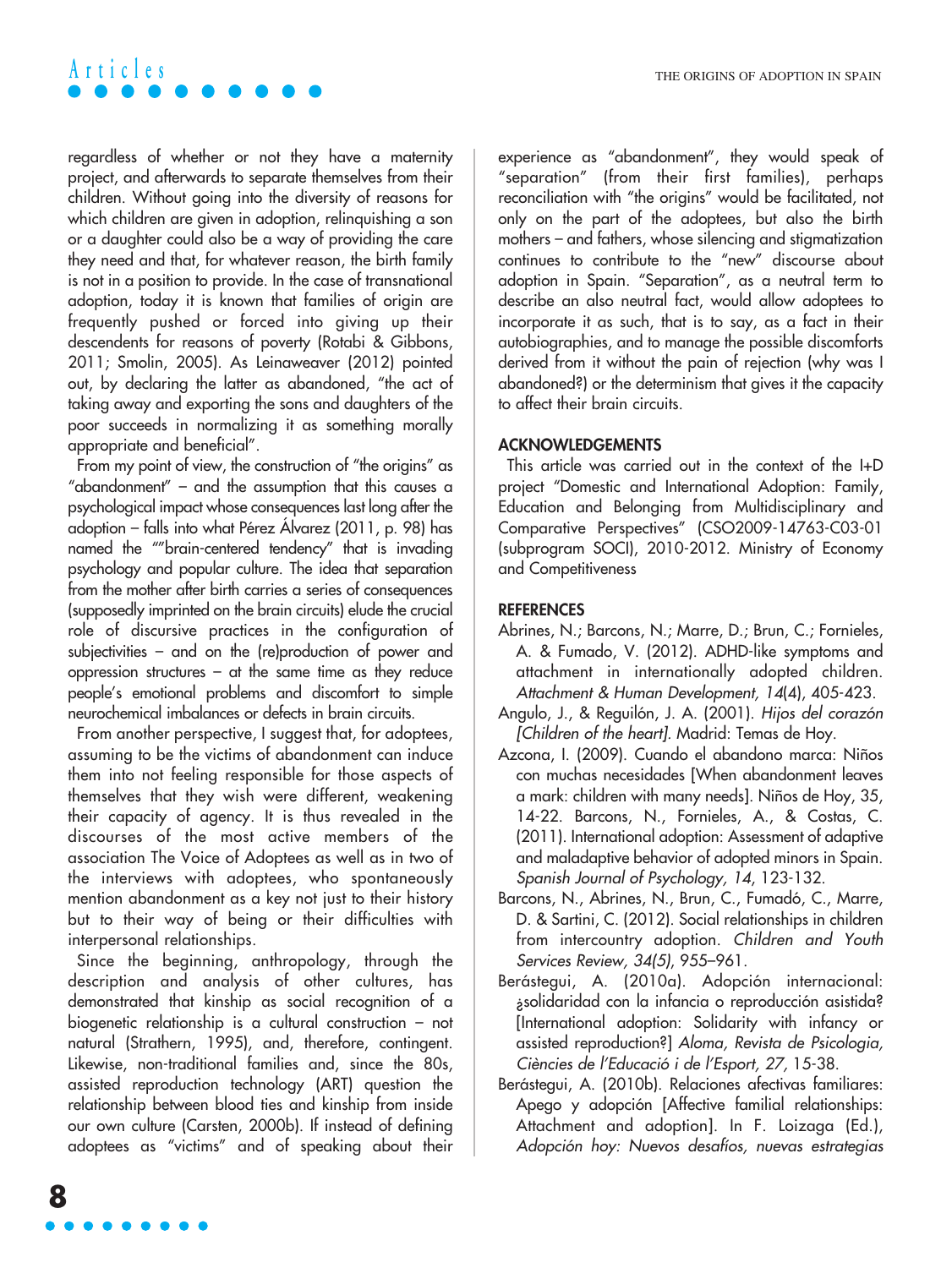[Adoption today: New challenges, new strategies](pp. 109- 138). Bilbao: Ediciones Mensajero.

- Berástegui, A., & Jódar, R. (2012). Comunicación sobre adopción: logros y lagunas en la adopción internacional en España [Communication about adoption]. En revisión.
- Bourdieu, P. & Passeron J.C. (1979). La representación [The representation]. Barcelona: Laia. (Orig.1970).
- Bowie, F. (2004). Cross-cultural approaches to adoption. London: Routledge.
- Brodzinsky D. & Schechter M. (Eds.) (1990). The psychology of adoption. New York: Oxford University Press.
- Brodzinsky, D. (1990). A stress and coping model of adoption adjustment. In D. Brodzinsky, & M. Schechter (Eds.), The psychology of adoption (pp. 3-24). New York: Oxford University Press.
- Brodzinsky, D. M. (1993). Long-term outcomes in adoption. The Future of Children, 3, 153-166.
- Brodzinsky, D., Schechter, M., & Henig, R. M.(1993). Being adopted, the lifelong search for self.
- New York: Bantam Doubleday Dell Publishing Group.
- Carroll, V. (Ed.) (1970). Adoption in Eastern Oceania.Honolulu. Honolulu: University of Hawaii Press.
- Carsten, J. (2000a). "Knowing Where You've Come From": Ruptures and Continuities of Time and Kinship in Narratives of Adoption Reunions. Journal of the Royal Anthropological Institute, 6(4), 687- 703
- Carsten, J. (2000b). Introduction: Cultures of relatedness. In J. Carsten (Ed.), Cultures of relatedness: New approaches to the study of kinship (pp. 1-36). Cambridge: Cambridge University Press.
- Cernuda, P. & Sáenz-Diez, M. (1999). Los hijos más deseados [he most wanted children]. Madrid: El País-Aguilar.
- Courtney, A. (2000). Loss and grief in adoption: The impact of contact. Adoption & Fostering Journal, 24(2), 33-44.
- García Villaluenga, L. & Linacero de la Fuente, M. (2006). El derecho del adoptado a conocer sus orígenes en España y en el derecho comparado [The Right of the adoptee to know his/her origins in Spain and in comparative law]. Madrid: Ministerio de Trabajo y Asuntos Sociales.
- Graff, E. J. (2009). Hijos de la mentira [Children of the lie]. FP in Spanish, November 26. (Orig.2008).
- Groza, V., & Rosenberg, K. F. (2001). Clinical and practice issues in adoption: Bridging the gap between

adoptees placed as infants and as older children. Westport: Greenwood Publishing Group. (Orig.1998).

- Hall, S. (2008). Who needs 'identity'? In P. Du Gay, J. Evans & P. Redman (Eds.), Identity: A reader (pp. 15- 30). Londres: SAGE Publications. (Orig. 1996).
- Howell, S. (2003). Kinning: The creation of life trajectories in transnational adoptive families. Journal of Royal Anthropological Institute, 9, 465-484.
- Howell, S. (2006). Kinning of foreigners: Transnational adoption in a global perspective. New York: Berghahn Books.
- Howell, S., & Marre, D. (2006). To kin a transnationally adopted child in Norway and Spain: The achievements of resemblances and belonging. Ethnos, 71(3), 293-316.
- Jociles, M. I., & Charro, C. (2008). Construcción de los roles paternos en los procesos de adopción internacional: El papel de las instituciones intermediarias [Construction of the roles of parents in the International adoption processes: the role of intermediary institutions]. Política y Sociedad, 45(2), 105-130.
- Juffer, F. & Van IJzendoorn, M.H. (2005). Behavior problems and mental health referrals of international adoptees. Journal of the American Medical Association, 293, 2501-2515.
- Leinaweaver, J. B. (2012). El desplazamiento infantil: Las implicaciones sociales de la circulación infantil en los Andes [Child displacement: The social implication of the circulation of children in the Andes. ]. Scripta Nova, Revista Electrónica de Geografía y Ciencias Sociales, XVI , v. 395 (21). (Orig.2007).
- Marre, D. (2004). La adopción internacional y las asociaciones de padres adoptivos: Un ejemplo de sociedad civil virtual global [International adoption and adoptive parents associations: an example of a virtual global civil society]. Scripta Nova, 8(170), 1-17.
- Marre, D. (2007). 'I want her to learn her language and maintain her culture': Transnational adoptive families' views of 'cultural origins'. In P. Wade (Ed.), Race, ethnicity and nation. Perspectives from kinship and genetics (pp. 73-94). New York and Oxford: Berghahn Books.
- Marre, D. (2009). Los silencios de la adopción en España [The silences of adoption in Spain]. Revista de Antropología Social, 18, 97-126.
- Marre, D. (2010). Adopción familiar: una visión antropológica [Familial adoption: an anthropological view]. In F. Loizaga (Coord.), Adoptar hoy. Avanzando hacia nuevas estrategias [Adopting today:

## **9**

**Articles**